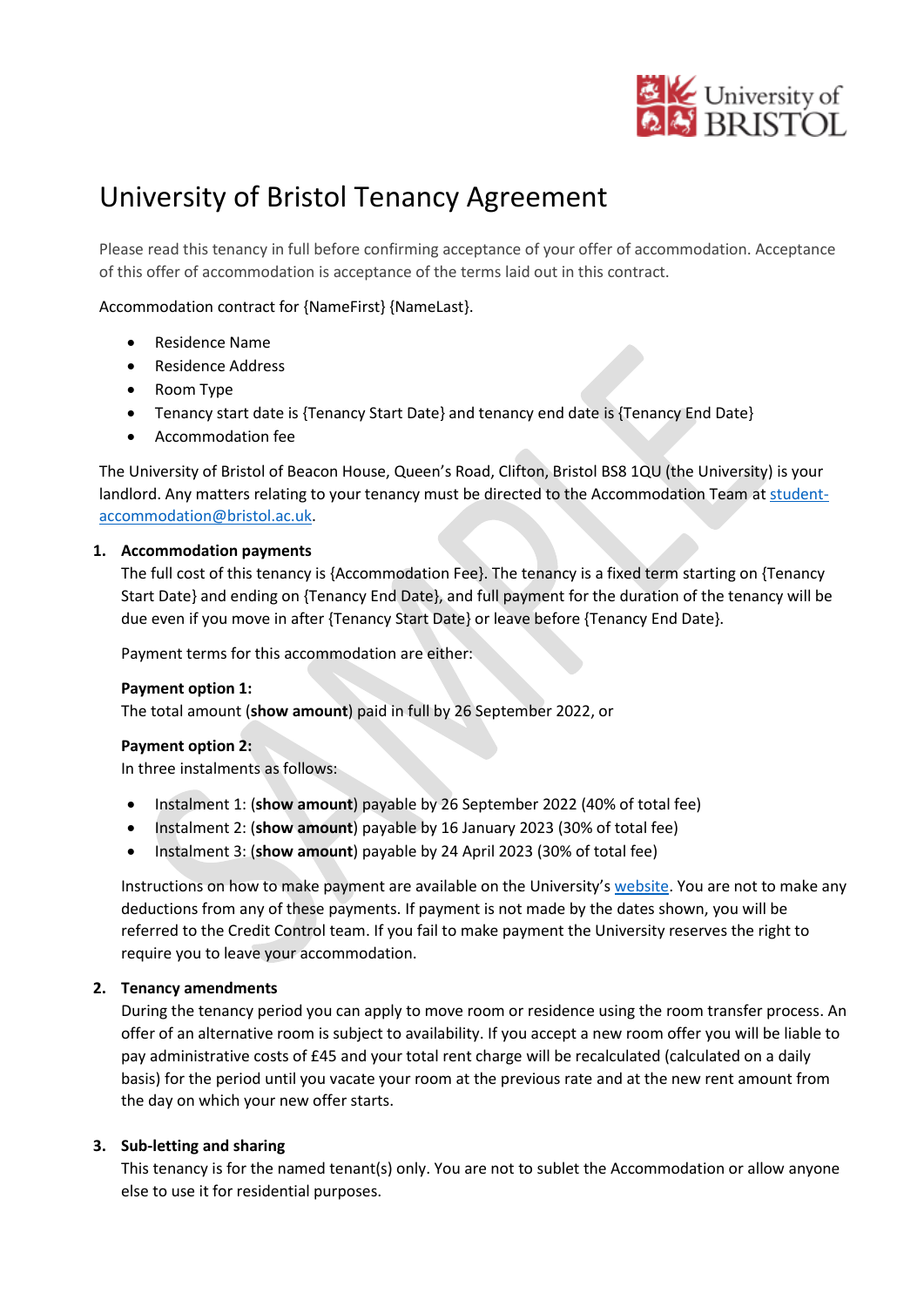## **4. Tenancy cancellation**

#### **a) Cancellation by tenant**

If you wish to cancel your tenancy before the tenancy start date **(show date)** you must request this in writing by emailing [student-accommodation@bristol.ac.uk.](mailto:student-accommodation@bristol.ac.uk) You can cancel your accommodation at any time before your tenancy start date. After the tenancy start date you become liable for the full rent.

If you wish to cancel your tenancy after the tenancy start date **(show date)**, you must notify us by completing the intention to leave process in the [Accommodation Portal.](https://bristol.starrezhousing.com/StarRezPortalX/) Your ongoing rental liability is dependent on your reasons for cancellation:

- If you withdraw from the University or suspend your studies as the result of a medically certified illness you will be liable for rent (which is to be calculated on a daily basis) to the date on which you vacate your room, or provide us with the completed intention to leave form, whichever is later.
- If you withdraw from the University or suspend your studies for academic reasons you must give us two weeks notice. You will be liable for rent (which is to be calculated on a daily basis) to the date on the date on which we receive your notice or the date on which you provide us with the completed intention to leave form, whichever is later.
- If you wish to terminate this Contract under any other circumstances you may give us two weeks notice and move out of the Accommodation within the two weeks. You will remain liable for rent (which is to be calculated on a daily basis) to the tenancy end date **(insert date)**. You will be released from liability if you have more than three months remaining on your tenancy and suitable replacement tenant is found. Pre-sessional students and students who already have a Universityallocated tenancy are not a suitable replacement tenant. If a suitable replacement tenant is found your contract will terminate on the first day of their tenancy.

If your tenancy is terminated before your tenancy end date **(show date)** we will refund to you any Accommodation Fee you have paid in excess of your liability as detailed in the preceding paragraphs.

## **b) Termination by the University**

We may give you 28 days notice to leave the Accommodation if you:

- Commit a serious breach of any of your obligations under this Contract
- Persistently fail to comply with your obligations under this Contract
- Fail to pay any instalment of Accommodation Fees due to us under this Contract for more than 28 days after it falls due to be paid
- Are required to leave the Accommodation
- Are required or choose to leave the University for any reason including suspension or exclusion under any University rule or regulation, withdrawal or expulsion.

At the end of 28 days you must leave the Accommodation. If you fail to leave we may use all lawful means to remove you.

## **5. Catering**

If your room type is "half-board", we will provide breakfast and evening meals Mon-Fri, and breakfast and brunch at weekends during term time. A streamlined catering service is provided during the Christmas and Easter vacations. No rebate is available for meals that are not eaten. If your room type is not shown as "half-board", then no catering is provided.

## **6. Insurance**

The cost of basic contents insurance is included in the Accommodation fee. You are required to check the level of cover is suitable for your needs and arrange additional cover if required. We will not accept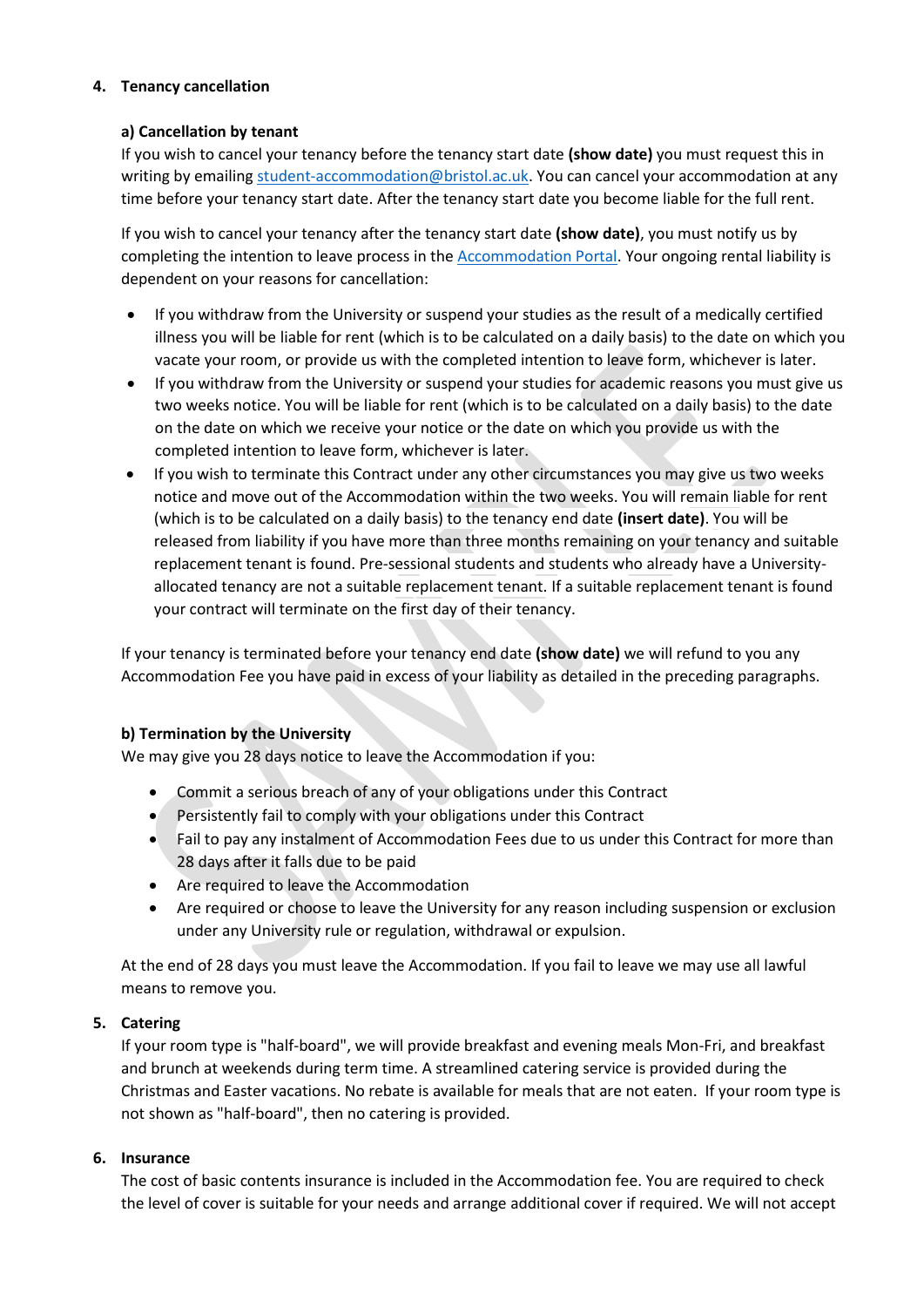responsibility for any personal property (including cash) that is not insured. You must notify the University if you have any personal property in the Accommodation the value of which exceeds the limit(s) of cover. For details of your cover and policy see your [Accommodation Portal.](https://bristol.starrezhousing.com/StarRezPortalX/)

## **7. Heating lighting and power costs**

Are included in the Accommodation fee.

#### **8. Cleaning and laundry**

Cleaning is provided as detailed in the [Accommodation Portal.](https://bristol.starrezhousing.com/StarRezPortalX/) Laundry facilities are provided at an additional cost as detailed in the [Accommodation Portal.](https://bristol.starrezhousing.com/StarRezPortalX/)

#### **9. Bus Passes**

Where provided, the University bus pass is for use only by the student named on the card. No refunds will be given for bus passes under any circumstances. If you allow another person to use your bus pass you will be subject to disciplinary procedures and you will be charged for any fraudulent usage.

#### **10. Provision of accommodation**

If we are unable to provide the Accommodation to you by forces outside our control, we are to use reasonable endeavours to provide you with alternative accommodation (which may not be accommodation owned by us and may not be as convenient as the Accommodation). In exceptional circumstances we reserve the right to move you to alternative accommodation at short notice (which may not be accommodation owned by us and may not be as convenient as the Accommodation). If we are unable to provide you with alternative accommodation you are only responsible for the proportion (which is to be calculated daily) of the Accommodation Fee for the period during which you occupied the Accommodation. If you have paid more than that proportion we are to refund the excess to you. We will not be responsible for any loss or inconvenience suffered because of a failure of supply or service to the Accommodation, supplied by a third party, where such failure is caused by forces beyond our control.

#### **11. Definitions**

'Accommodation' includes:

- access to the Accommodation through the Building
- use of the communal areas and facilities at the Building for the purposes for which they are provided

'Accommodation Fee' means the amount payable by you to rent the Accommodation. 'Building' means the building in which the Accommodation is located.

## **12. Notices**

You may give us any notices by writing to [student-accommodation@bristol.ac.uk](mailto:student-accommodation@bristol.ac.uk) or by posting or hand delivering it to the University of Bristol, Beacon House, Queen's Road, Clifton, Bristol BS8 1QU marked for the attention of the Accommodation Team. We may give any notices to you by emailing or by posting or hand delivering them to the Accommodation. Notices must be (a) in writing and (b) in English.

#### **13. Applicable Law**

The law applicable to this contract is the law of England and the courts of England are to have exclusive jurisdiction.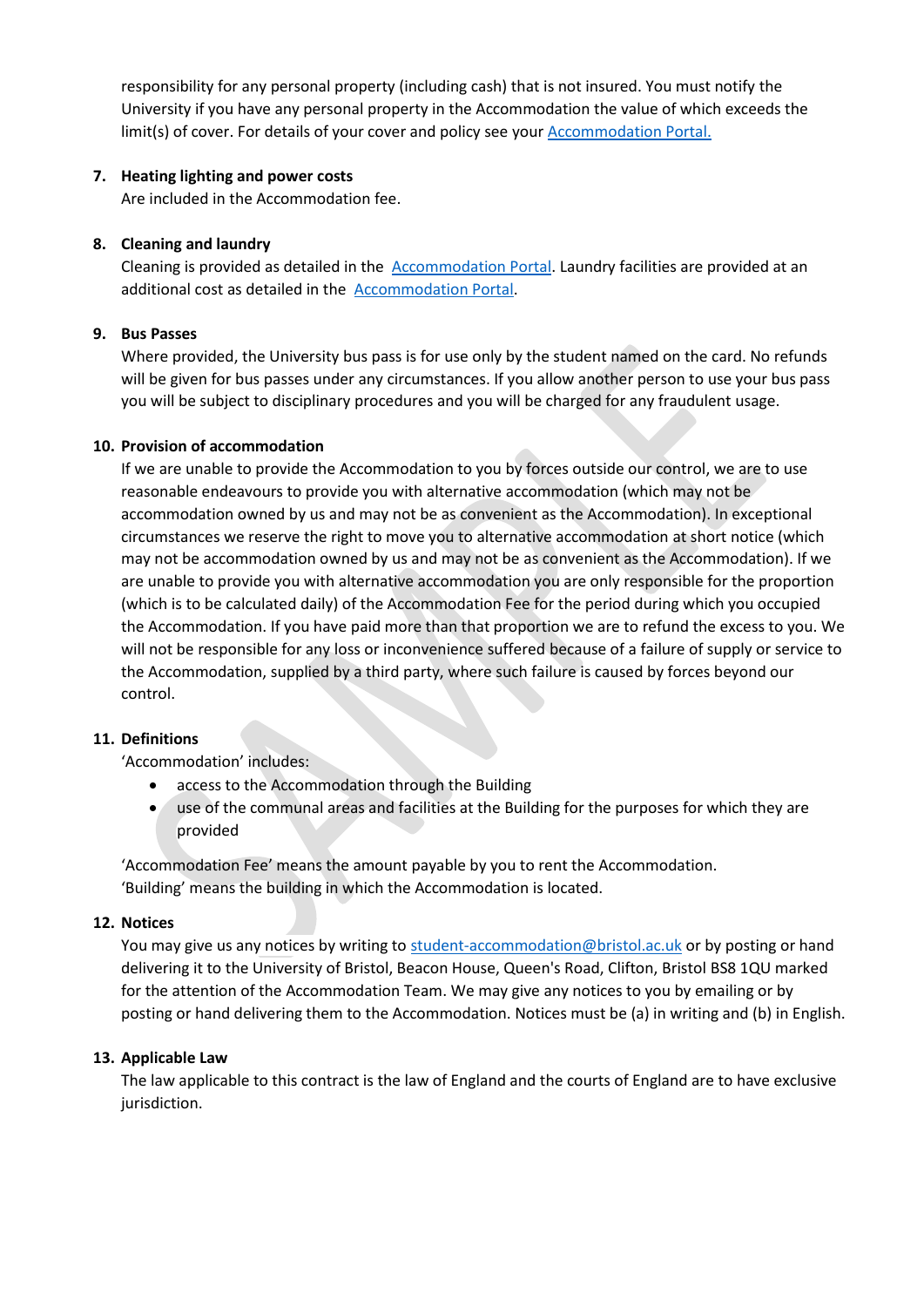## **14.YOUR TENANCY OBLIGATIONS**

## **14.1 Health and Safety**

You must take reasonable care for your own Health and Safety and that of others who may be affected by your acts or omissions including residents, University staff, Building staff, contractors and visitors. Any activities that may endanger your safety or that of others may result in a penalty under the disciplinary procedures and this will include acts of trespass.

## **14.1a Fire safety**

The University will treat any action that endangers residents with the utmost severity. All cases of misconduct that endangers safety will result in action under the Disciplinary Procedures and in same cases a fixed penalty from the Police. Examples include;

- Propping open or disabling fire doors
- Leaving your cooking unattended.
- Covering or tampering with fire or smoke detectors
- Failing to report a covered or tampered with fire or smoke detector.
- Malicious and false fire alarms.
- Damage to fire alarm systems.
- Failing to evacuate a building promptly when required to do so or returning to the accommodation before being given permission by a member of staff or the Fire Service.
- Blocking access or fire exits, covering fire safety signs, damage to or misuse of fire-fighting equipment, failure to evacuate a building and use of candles or naked flames.
- Possession of fireworks, candles, tea lights, lanterns, incense or any similar item.
- Bringing flammable materials including foam filled furniture, furnishings or curtains into the residence.
- Placing clothes on or near to space heaters and hair tongs on the carpet or any other flammable surface.

## **14.1b Electrical equipment**

All University electrical equipment is subject to regular testing. The University does not accept liability for or test any electrical equipment you may bring. Electrical appliances must not be used in bathrooms and showers unless designed for that purpose. Mains extension leads must have a maximum load of no more than 13 amps and use is limited to one lead per socket. All equipment must be suitable for use in the UK. The electricity supply in the UK is 220 – 240v. 4. You must not modify or interfere with the University's electrical equipment. Any faults, potential hazards or safety concerns should be reported via the repair reporting process as soon as possible. Heaters and cooking equipment are not permitted in bedrooms and may be confiscated. Fridges, including mini fridges are not permitted in bedrooms unless for a medical reason, in which case a suitable fridge will be provided by the University. The University reserves the right to inspect residents' electrical equipment and if in their view such equipment poses a risk then staff will take the equipment into safe keeping or request that you remove the equipment from the premises.

## **14.2Conduct and behaviour**

You are not to use the Accommodation or any other part of the Building for any activities that are dangerous, offensive, or illegal. You are not to have or store in the Accommodation any weapon (including laser pointers) or any dangerous or explosive or flammable object or substance. You are not to use the Accommodation or any other part of the Building for any activity that is or becomes a nuisance to other occupiers of the Building, to the University or to any owners or occupiers of any neighbouring property.

Students must show their student ID card to any member of staff, including senior residents, on request.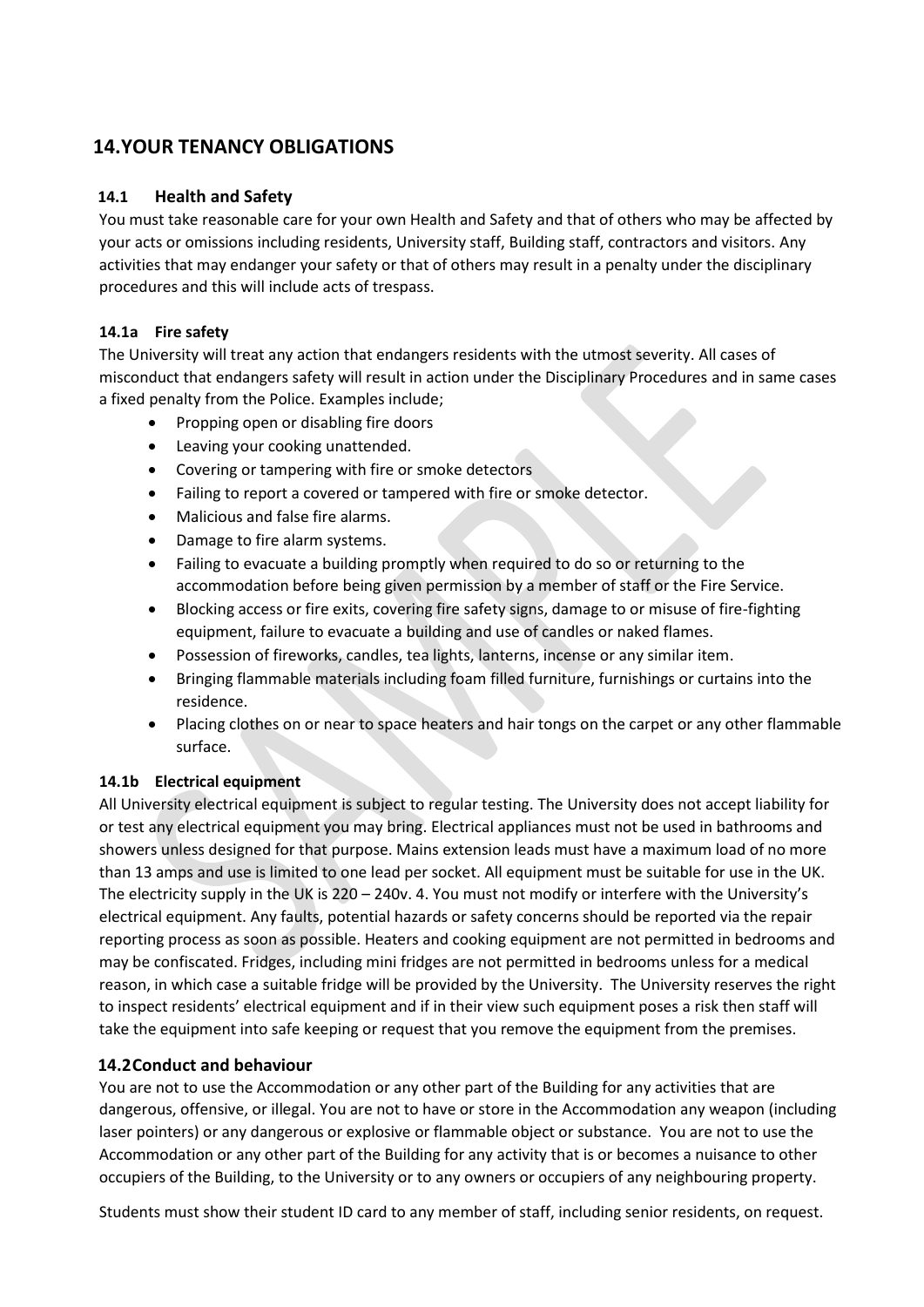## **14.2a Alcohol**

Whilst the use of alcohol is not illegal, the University recognises the harms that excessive alcohol use can cause and asks that you consider your alcohol use and act with consideration for others who might not drink or feel comfortable around drink.  Homebrewing and/or distilling of alcohol in residences is not permitted.

## **14.2b Drugs**

Under the Misuse of Drugs Act 1971, it is a criminal offence for the University knowingly to permit the following in residences; producing a controlled drug; the supply or attempt to supply a controlled drug, or offering to supply a controlled drug; the preparation of opium for smoking; or the smoking of cannabis, cannabis resin or prepared opium on site.

The University recognises that a harm reduction approach is in the best interests of the student body and reduces barriers to accessing support. The below outlines actions which the University may take where a student is found in possession or using drugs:

- First instance: a warning and a follow up meeting with the Residential Life service to discuss support and any onward referral needed.
- Second instance: final warning and a requirement to attend a University-run drugs harm reduction session and signposted to further support.
- Third instance: student referred to the University's Police Officer for consideration of further actions including being referred to the Police's drug education programme (DEP).

A harm reduction stance does not mean anti-social or criminal behaviour due to drugs including alcohol is acceptable, any such misconduct will continue to be addressed robustly through the Student Disciplinary Regulations.

Drug use is not to be regarded as the same as being involved in the supply of illegal drugs. Any student believed to be involved in the production or supply of illegal drugs will be referred to the University's Police Officer for consideration of criminal prosecution.

## **14.2c Smoking**

All residences are non-smoking. Students must not smoke or vape in any bedrooms or communal areas inside the residence buildings, this includes all corridors, kitchens, bathrooms, WCs, common rooms, bars, games rooms or any other common space. In addition to disciplinary procedures any smoking materials may be taken into storage by residence staff.

## **14.2d Communal living**

Residents are expected to respect each other and promote the well-being of the community. The following behaviours are expressly forbidden:

- Any violent, indecent, disorderly, threatening, intimidating or offensive behaviour or language whether expressed orally or in writing, including electronically.
- Theft including minor pilfering of e.g. food items
- Sexual, racial or any other form of harassment, including bullying of any student or member of staff of the University, or any visitor to the University.
- Lewd or sexually inappropriate behaviour.
- Any other behaviour that causes danger or distress.

You must at all times comply with all regulations and guidance issued by or on behalf of the UK Government from time to time in so far as they relate to your occupation of the Accommodation.

## **14.2e Hygiene**

You are to keep the Accommodation clean and tidy and together with the other persons having the right to use them, you are to keep all communal areas including the communal bathroom(s) and kitchen(s) clean.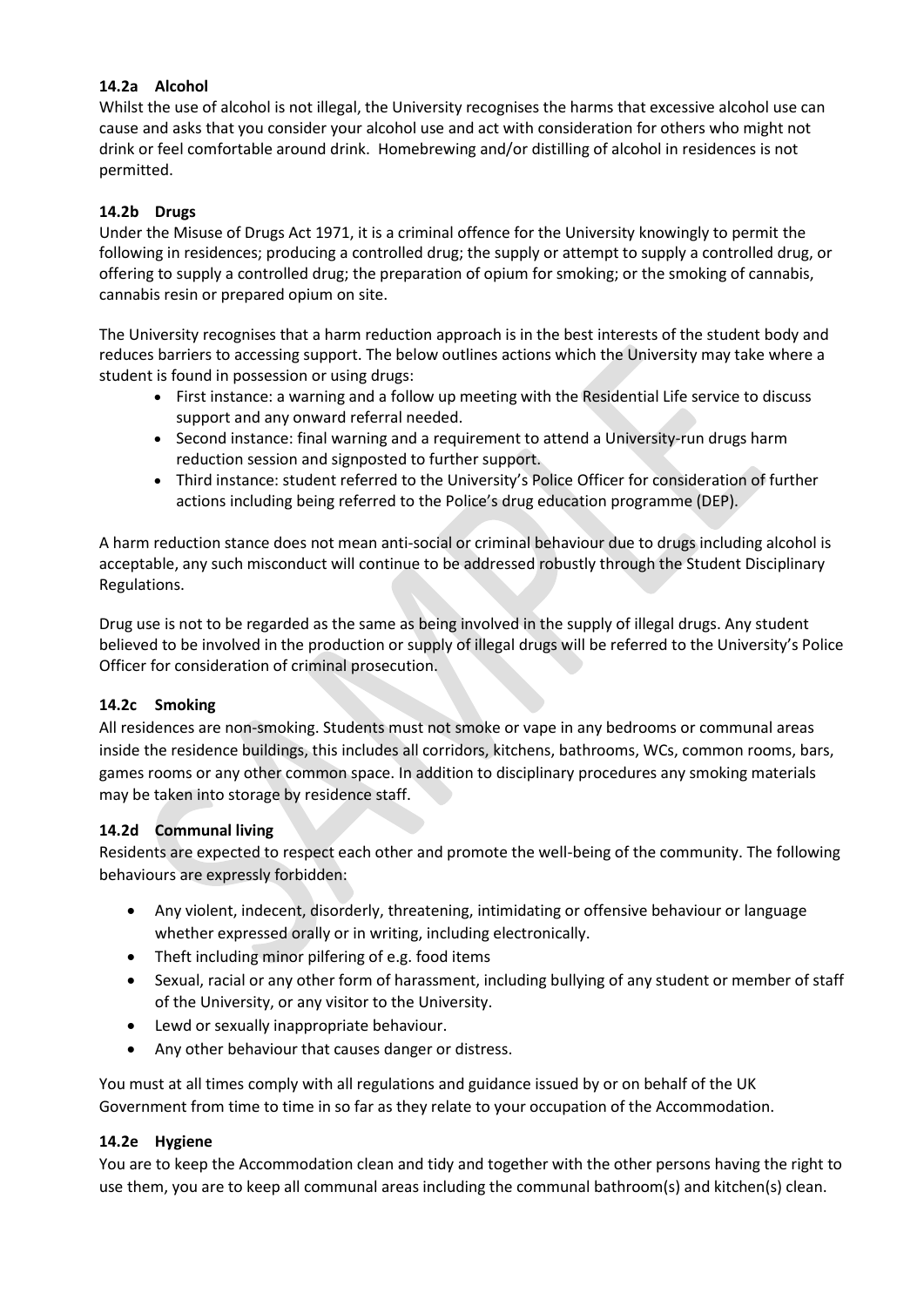## **14.2f Noise**

You must not make any noise that is audible outside the Accommodation after 11 pm or before 8 am. Loud noise, particularly loud music, is not acceptable at any time. When leaving or returning to residence after 23:00, take care not to disturb other residents or the hall's neighbours.

## **14.3 Damage and loss**

You are not to damage the Accommodation or the Building nor to damage or remove any property of ours or (where applicable) of the Building Owner.

You must pay us the reasonable cost of;

- a. repairing any damage to the Accommodation and its contents, the Building or (where applicable) our lessor's property that you cause, whether deliberately or through negligence, subject to an apportionment for fair wear and tear
- b. replacing any of our or (where applicable) our lessor's property that you remove
- c. replacing any keys you lose and this cost may include the cost of replacing the locks
- d. the reasonable costs incurred in cleaning the Accommodation where You have failed to take care of the Accommodation and to leave it in a clean condition suitable for a new tenant to move into.

If the damage, removal or loss is caused by any visitor or guest of yours, you must pay the reasonable cost of repair, replacement or cleaning as if you had caused the damage, or removed or lost the property yourself. If the damage, removal or loss is to a common area or common property for which you share responsibility you must pay a fair share of the reasonable cost of repair or replacement unless you can show that on the balance of probabilities you were not responsible. You have the right to appeal against any charge to the appropriate Residential Facilities Manager or Partnerships Manager.

Students who deliberately or negligently cause damage to the accommodation or its contents may also be subject to disciplinary procedures in addition to damage charges.

## **14.4 General terms**

#### **14.4a Guests and absences**

You must not have overnight guests in the Accommodation without informing us using the guest form in you[r Accommodation Portal.](https://bristol.starrezhousing.com/StarRezPortalX/) Guests must be over the age of 16. You are responsible for the behaviour of any guests for the duration of their stay.

You must notify us via the [Accommodation Portal](https://bristol.starrezhousing.com/StarRezPortalX/) if you vacate or are away from your Accommodation for a period longer than 7 consecutive days.

#### **14.4b Moving out**

You are to leave your Accommodation clean and suitable for a new tenant to move into when you vacate it, subject to fair wear and tear. You must vacate the Accommodation and remove all your belongings from it no later than the last day of the tenancy agreement **(insert date)**. You must return all keys at the end of your tenancy period.

We or the Building Owner may remove, store and if not collected within 14 days of written notice (written notice to include email), may sell or otherwise dispose of any furniture or goods which you fail to remove from the Accommodation at the end of the tenancy. You shall be responsible for all reasonable costs which we may incur, including storage costs. We or the Building Owner shall be entitled to deduct such costs from any proceeds of sale.

#### **14.4c Pets and animals**

You must not have or keep pets in the Accommodation that could harm the Accommodation, affect subsequent tenants or be a nuisance to other tenants. No animals may be kept in the Accommodation without written consent from Student Accommodation. Requests to keep a pet must be submitted in